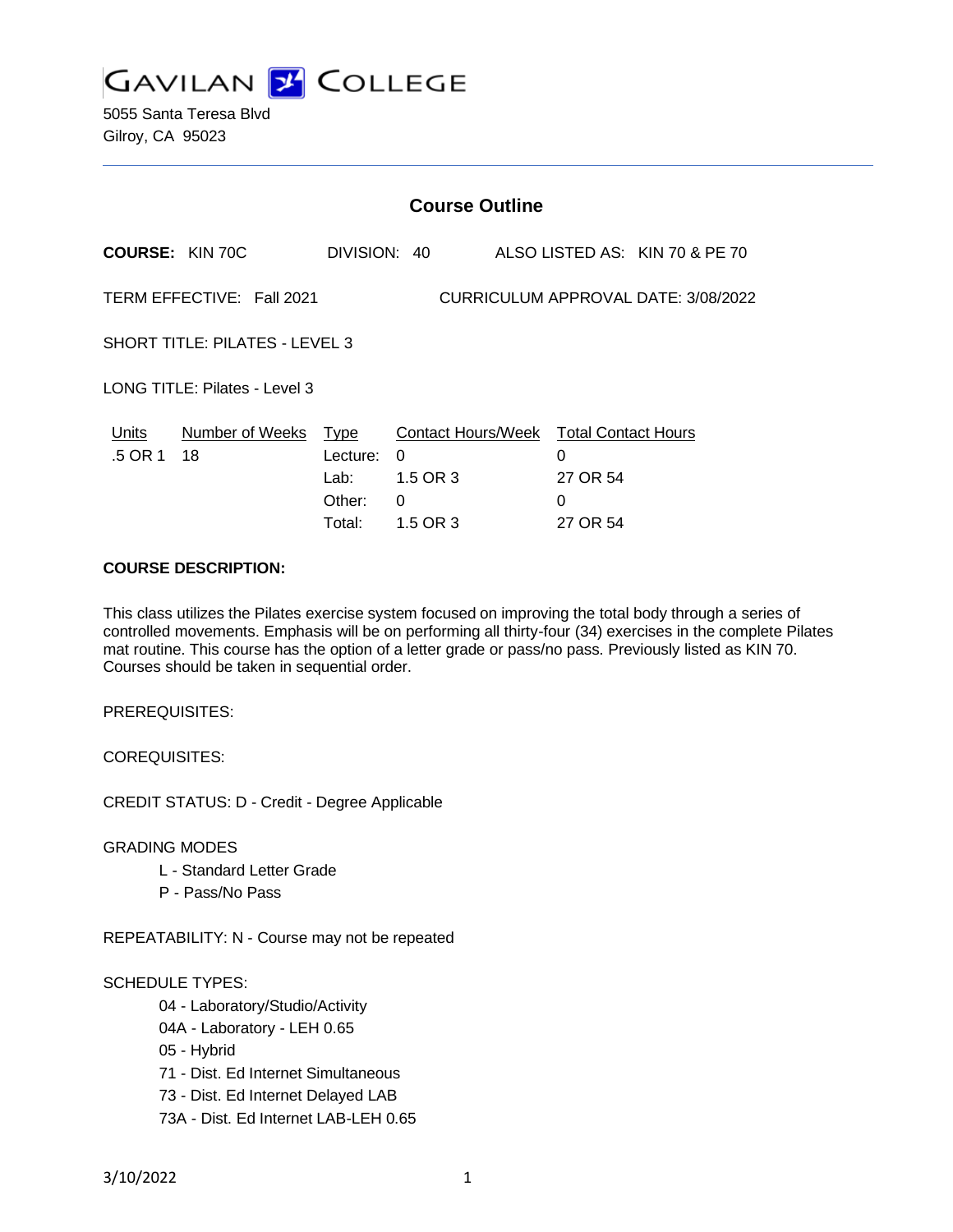## **STUDENT LEARNING OUTCOMES:**

By the end of this course, a student should:

1. Apply the six (6) Pilates principles while performing the thirty-four (34) exercises in the complete Pilates mat routine.

# **COURSE OBJECTIVES:**

By the end of this course, a student should:

1. Discuss and perform the Pilates principles and exercises presented in Level 2.

2. Participate and incorporate all six Pilates principles into a series of mat exercises (level 1, 2 and 3).

3. Perform more challenging progressions and variations of the Pilates exercises. Execute the skills presented in class.

# **CONTENT, STUDENT PERFORMANCE OBJECTIVES, OUT-OF-CLASS ASSIGNMENTS**

Curriculum Approval Date: 3/08/2022

3 - 6 Hours:

Content: Orientation of course requirements. Complete individual assessments. Review of Pilates principles and exercises presented in Level 2.

Student Performance Objectives: Participate in class activities. Discuss and perform the Pilates principles and exercises presented in Level 2.

3 - 6 Hours:

Content: Warm up. Continue to build strength, stamina, and flexibility by incorporating all six Pilates principles into full execution of the basic mat exercises.

Student Performance Objectives: Incorporate all six Pilates principles into a series of basic mat exercises. Participate in class workouts.

#### 4.5 - 9 Hours:

Content: Warm up. Continue to work on a variety of Pilates principles and Pilates exercises. The students will be encouraged to

develop progressions of more challenging variations of the exercises.

Student Performance Objectives: Perform more challenging progressions and variations of the Pilates exercises. Execute the skills

presented in class.

4.5 - 9 Hours:

Content: Warm up. Continue to build on the mat routine by incorporating additional Pilates exercises, such as: Swan Dive, Jack-Knife, Hip Circles, and Cross Extensions. These exercises will continue to build the student's strength, stamina, and flexibility.

Student Performance Objectives: Perform the new Pilates exercises presented in class. Utilize all six Pilates principles with these new exercises.

#### 4.5 - 9 Hours:

Content: Warm up. Introduce additional more challenging Pilates exercises, such as: Corkscrew, Shoulder Bridge with Kick, and Pushups. Provide opportunities for students to incorporate them into more challenging mat routines.

Student Performance Objectives: Demonstrate the new Pilates exercises presented and incorporate them into more challenging mat

routines.

6 - 12 Hours:

Content: Warm up. Continue to work on incorporating all six Pilates principles into a full execution of a mat routine. Work on performing all thirty-four (34) exercises in the complete Pilates mat routine. Review for final, including the requirements for the self-reflection paper.

Student Performance Objectives: Incorporate all six Pilates principles while performing increasingly challenging mat routines. Participate in class workouts.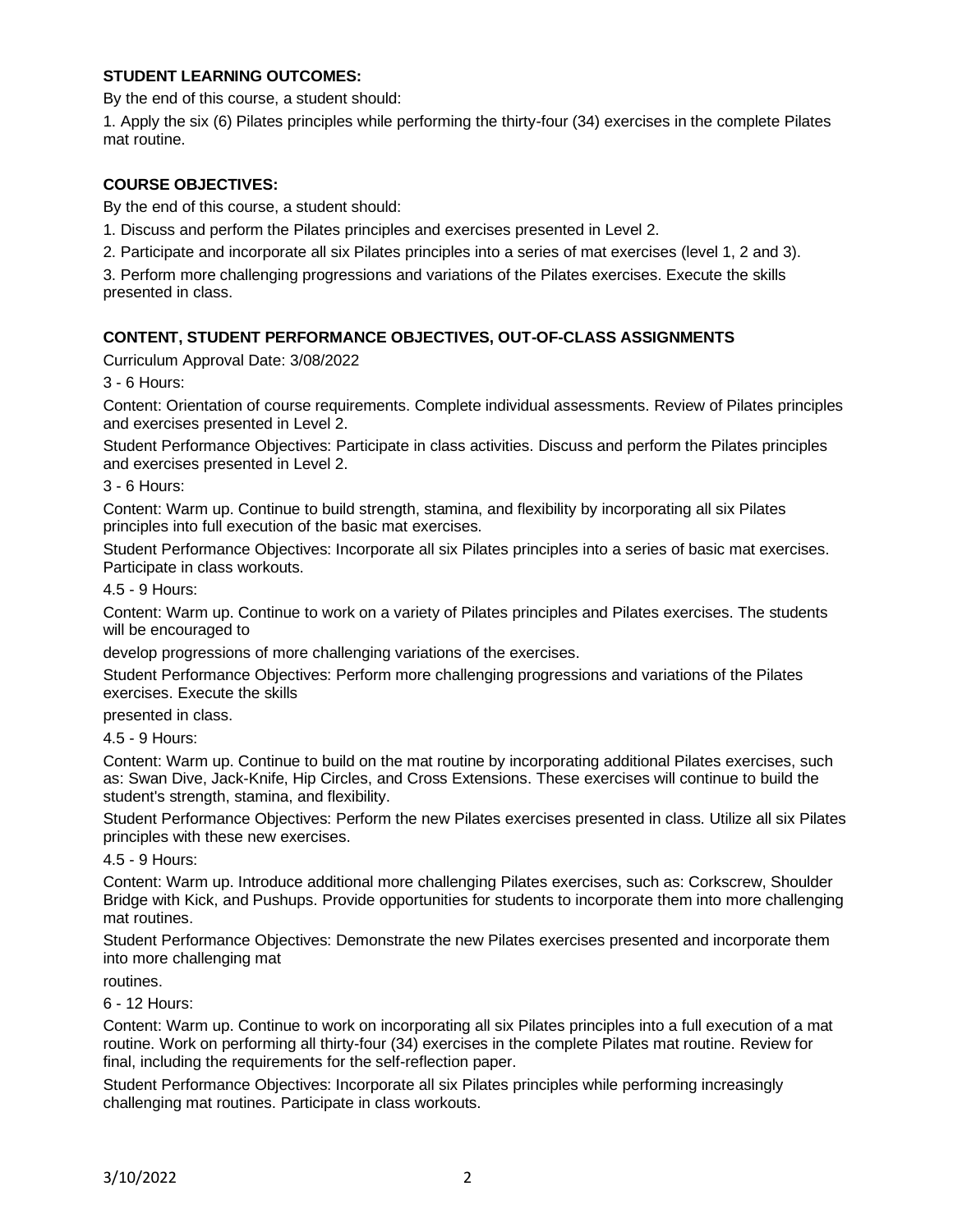2 Hours: Final Exam

## **METHODS OF INSTRUCTION:**

demonstration, multi-media, guided practice

## **METHODS OF EVALUATION:**

Writing assignments Evaluation Percent 10 Evaluation Description Percent range of total grade: 10 % to 20 % Other: journaling, written self assessment

Skill demonstrations Evaluation Percent 30 Evaluation Description Percent range of total grade: 10 % to 30 % Demonstration Exams

Objective examinations Evaluation Percent 10 Evaluation Description Percent range of total grade: 10 % to 20 % Multiple Choice; True/False

Other methods of evaluation Evaluation Percent 50 Evaluation Description Percent range of total grade: 50 % to 70 %

## **REPRESENTATIVE TEXTBOOKS:**

No textbook required. Handouts will be provided as needed.